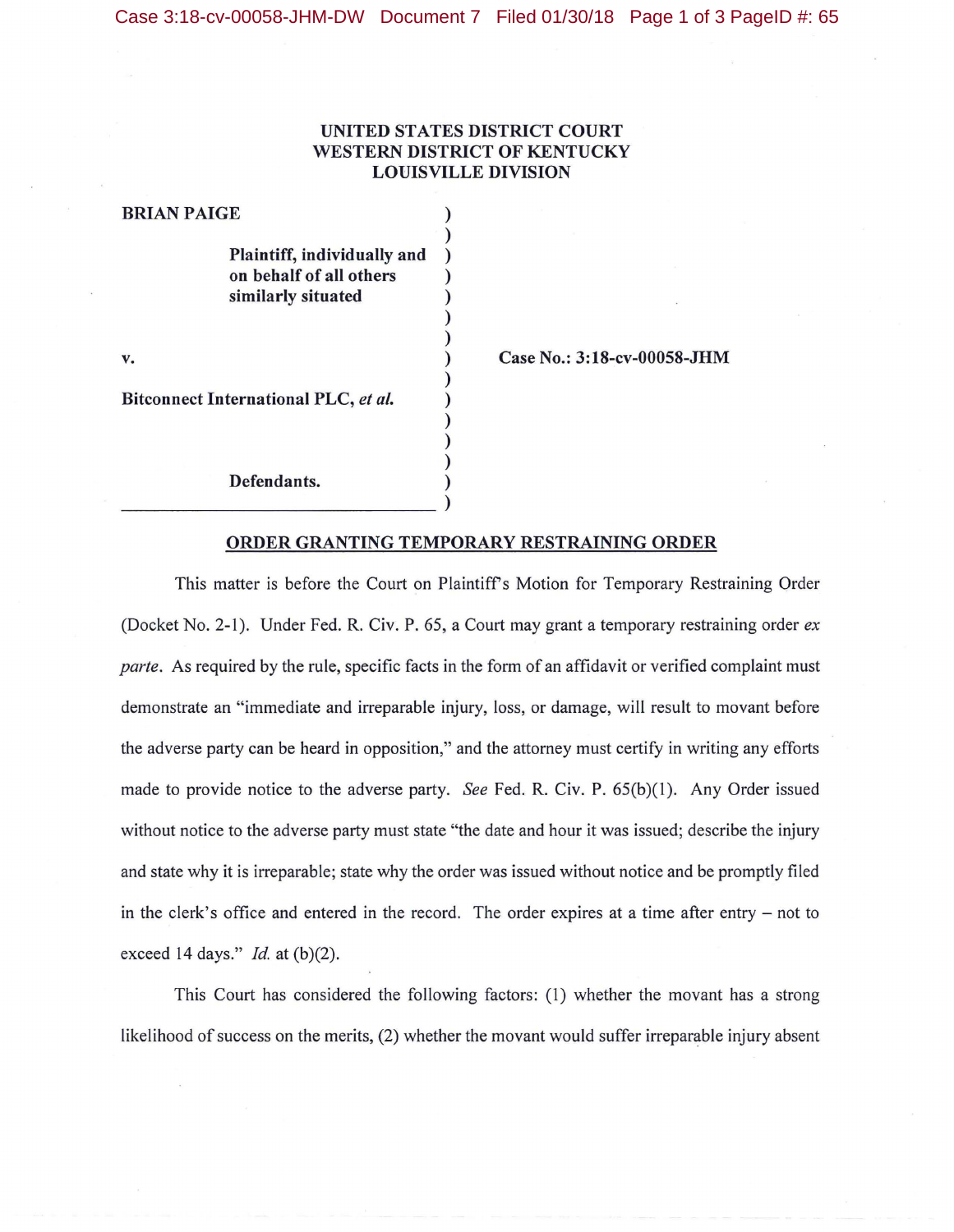a restraining order, (3) whether granting the restraining order would cause substantial harm to others, and ( 4) whether the public interest would be served by granting the restraining order. *Ohio Rep. Party v. Brunner,* 543 F.3d 357, 361 (6th Cir. 2008) (citation omitted). Having review the Motion and being otherwise sufficiently advised, the Court hereby finds as follows:

I. Plaintiff and the Class has shown a strong likelihood of success on the merits of their claims for violation of Federal securities law, Kentucky security law, breach of contract, and fraudulent inducement.

2. Plaintiff has established in its Motion and supporting Affidavit that the rights of Plaintiff and the Class will be immediately and irreparably harmed absent a temporary restraining order from this Court. Without entry of the temporary restraining order, Plaintiff may be unable to recover for his equitable claims.

3. The balance of hardships also favors Plaintiff because a temporary restraining order would present the status quo and give the Court the ability to make a meaningful ruling on the merits of this case.

4. The entry of a temporary restraining order is in the public interest because the public is interested in preventing massive consumer fraud and other securities violations described in the Class Action Complaint.

5. This temporary restraining order is being entered without notice to Defendants to preserve the status quo and prevent irreparable harm **until** such time as the Court may hold a hearing.

6. Because of the apparent strength of Plaintiff's case, the Court concludes that requiring security pursuant to Fed. R. Civ. P. 65(c) is not appropriate in this case,  $A^+$  <sup>+</sup> *this*  $+$  *i*me (*A*<sup>t</sup>/*m* 

2